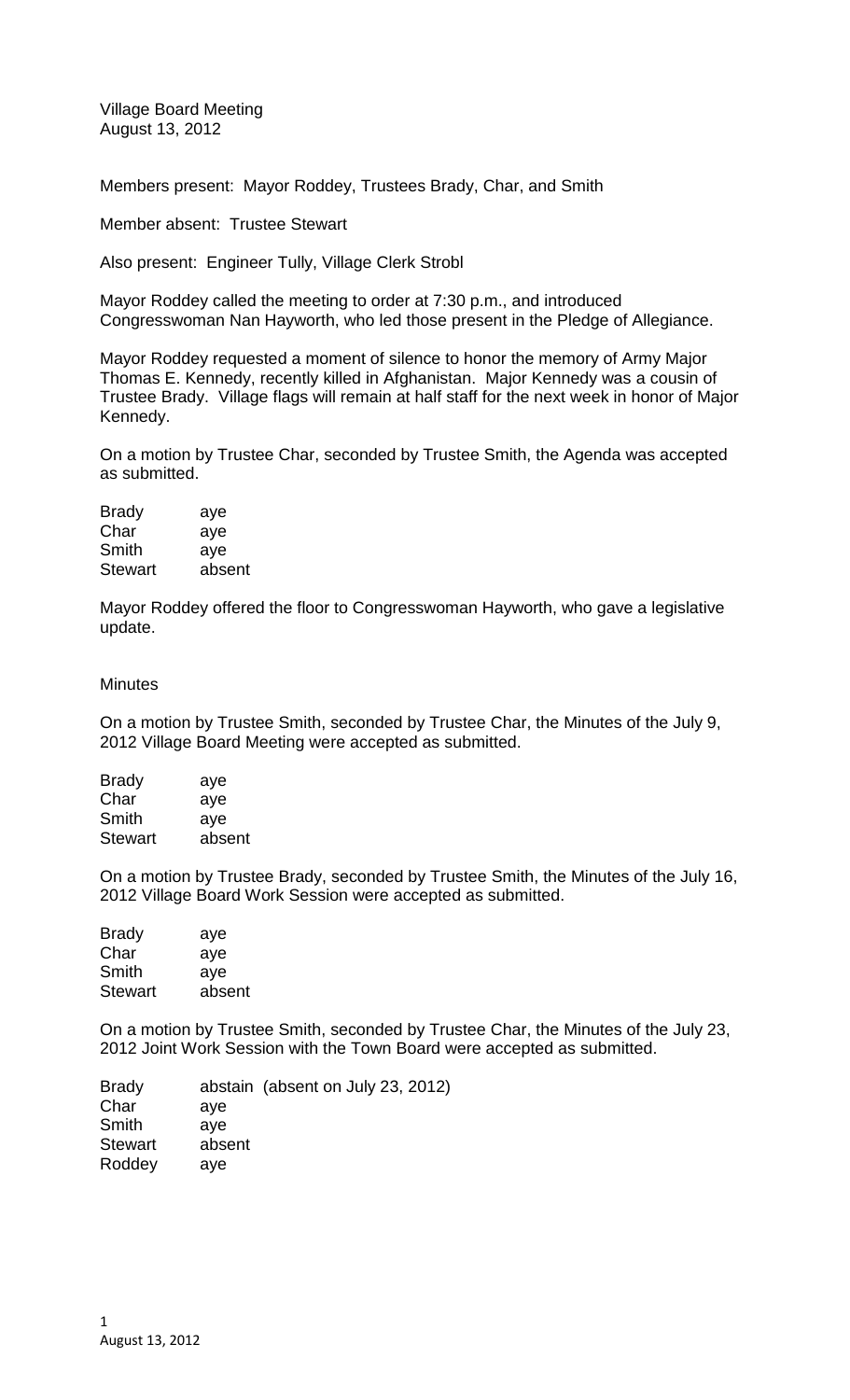On a motion by Trustee Brady, seconded by Trustee Char, the Minutes of the August 6, 2012 Village Board Work Session were accepted as submitted.

| <b>Brady</b>   | aye    |
|----------------|--------|
| Char           | aye    |
| Smith          | aye    |
| <b>Stewart</b> | absent |

### Communications

The Board reviewed an Alcoholic Beverage License Renewal for Goshen Fancy Foods Inc., for informational purposes.

Mayor Roddey read a letter from Jeffrey Albanese on behalf of the Colonel Augustus Van Horne Ellis Camp #124, Sons of Union Veterans of the Civil War. The request to place an historical marker on the old Erie Railroad Station, currently the Village Police Station, during this Sesquicentennial of the Civil War was approved on a motion by Trustee Smith, and a second by Trustee Brady.

| <b>Brady</b>   | aye    |
|----------------|--------|
| Char           | aye    |
| Smith          | aye    |
| <b>Stewart</b> | absent |

Mayor Roddey noted that the Department of Public Works will assist with the installation of the historical marker.

Mayor Roddey read Joshua Bell's resignation from the Department of Public Works, and wished him all the best in his future endeavors.

Mayor Roddey read a letter from the Tour Director of the Goshen Rotary's Tour de Goshen. The 25<sup>th</sup> annual Tour will take place on August19th. All Insurance requirements have been met.

The Board reviewed a letter from Lanc & Tully, Engineering & Surveying, P.C., regarding street specifications, with a recommendation to amend the street cross section in regards to pavement thickness, and the use of concrete curbs.

On a motion by Trustee Char, seconded by Trustee Smith, the Board approved the pavement specifications as provided by Lanc and Tully, to be used for the Olde Yorke and Heritage Estates subdivisions currently being constructed in the Village of Goshen.

| aye    |
|--------|
| aye    |
| aye    |
| absent |
|        |

Items of Business

Trustee Brady moved the following, which was seconded by Trustee Smith:

**WHEREAS,** the Village of Goshen has received four bid proposals for the Sewer Cleaning and CCTV Inspection project; and

**WHEREAS,** the lowest bid, in the amount of \$36,750.00, was received from TAM Enterprises; and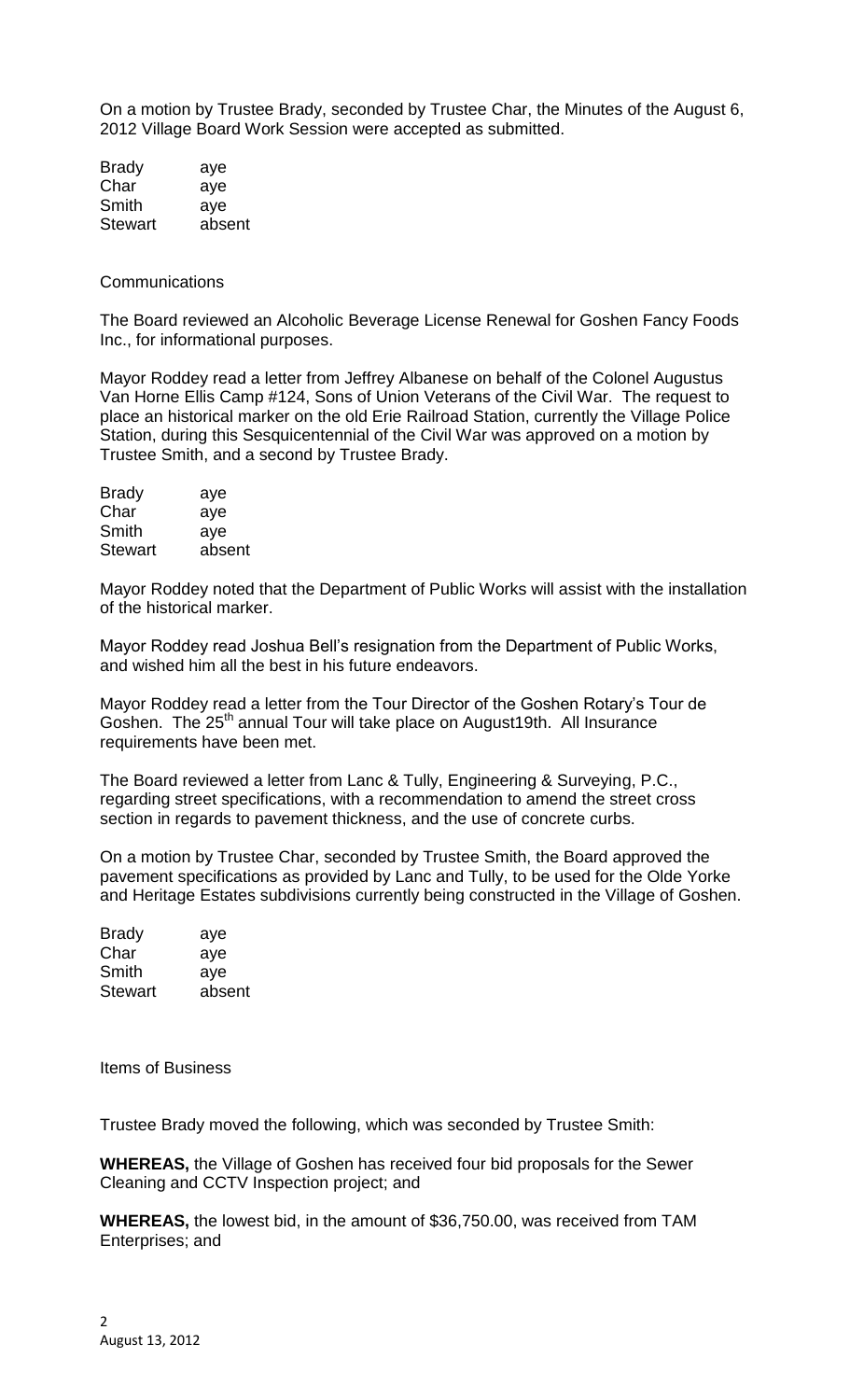**WHEREAS,** TAM Enterprises is the lowest responsible bidder for the Sewer Cleaning and CCTV Inspection project, having submitted all required documentation and bidding certification to consider their bid in the amount of \$36,750.00 complete; and

**WHEREAS,** Lanc & Tully Engineering and Surveying, P.C. has determined through reference checks that the contractors are equipped and the performance records are satisfactory for completion of this type of project;

# **NOW, THEREFORE,** it is hereby

**RESOLVED,** that the Sewer Cleaning and CCTV Inspection project be awarded to TAM Enterprises.

| <b>Brady</b> | aye    |
|--------------|--------|
| Char         | aye    |
| Smith        | aye    |
| Stewart      | absent |

On a motion by Trustee Brady, seconded by Trustee Char, Court Clerk Leta Jagielski is hereby authorized to attend the New York State Association of Magistrates' Court Clerks Annual Conference, to be held September 30, 2012 through October 3, 2012, in Albany, New York. The total cost for this conference, including mileage and lodging, will be \$570.18.

| <b>Brady</b> | aye    |
|--------------|--------|
| Char         | aye    |
| Smith        | aye    |
| Stewart      | absent |

On a motion by Trustee Char, seconded by Trustee Smith, authorization is hereby given for the Village of Goshen Justice Department to apply for a 2012/2013 Justice Court Assistance Program Grant for up to the maximum amount available of \$30,000.

| aye    |
|--------|
| aye    |
| ave    |
| absent |
|        |

On a motion by Trustee Brady, seconded by Trustee Char, the Village Board accepts the Landscape Performance Bond amount of \$12,420.00, and the inspection escrow amount of \$1,550.00 for Horizon Land Development, (126-1-4.22), as recommended by Arthur R. Tully, P.E., Lanc & Tully, P.C., in his letter of June 6, 2012, and as accepted by the Village of Goshen Planning Board at a meeting held May 22, 2012.

| <b>Brady</b>   | aye    |
|----------------|--------|
| Char           | aye    |
| Smith          | ave    |
| <b>Stewart</b> | absent |
|                |        |

On a motion by Trustee Smith, seconded by Trustee Char, Cynthia Cecconello and Michael Nuzzolese are hereby authorized to attend the Hudson Valley Water Works Seminar on August 23, 2012 at the Mary Harriman Park in Harriman, NY. It is understood that the cost of this training is \$70.00, and that a total of 6 contact hours will be awarded to each participant towards recertification.

| aye    |
|--------|
| aye    |
| ave    |
| absent |
|        |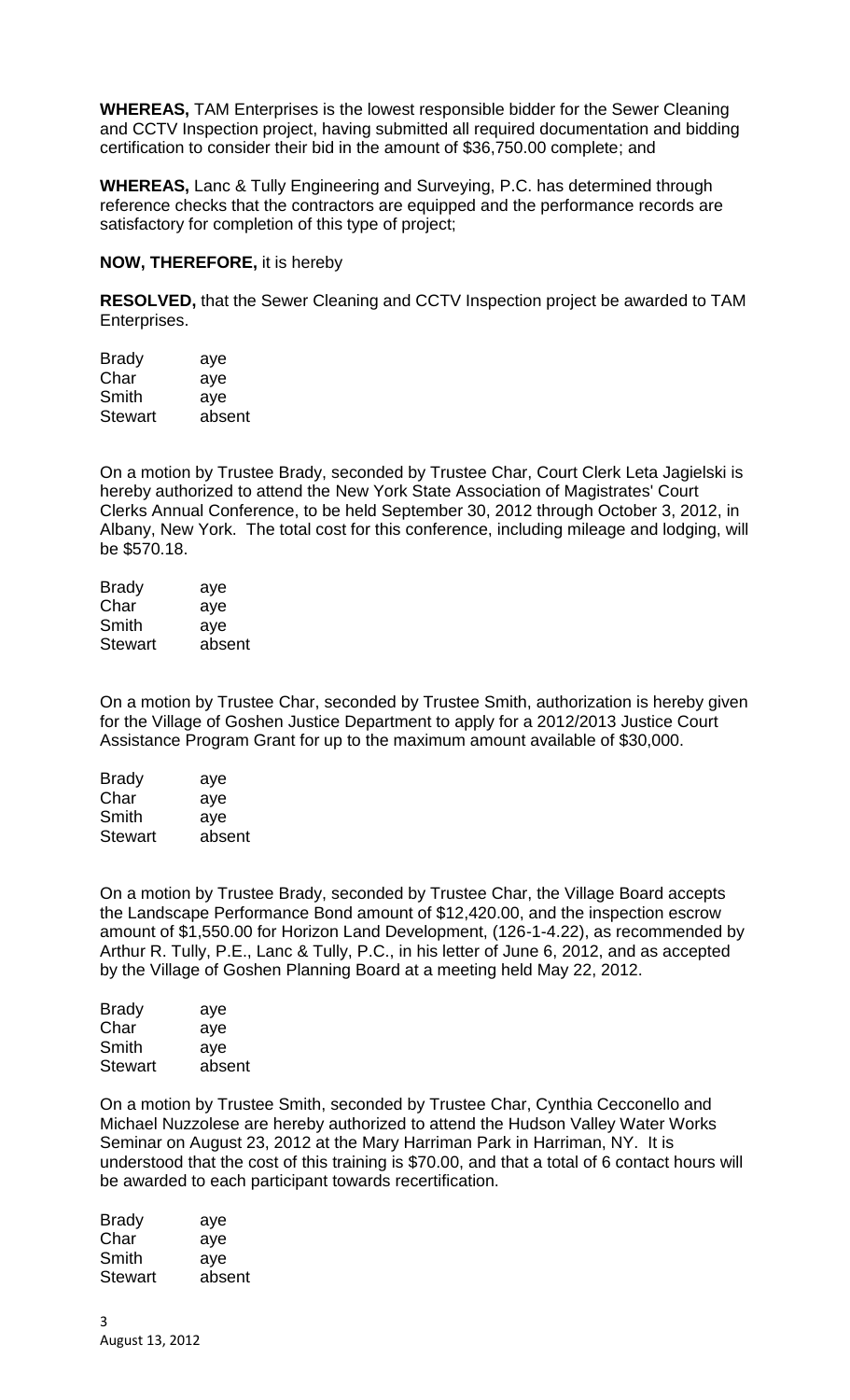On a motion by Trustee Brady, seconded by Trustee Char, the Village Board of the Village of Goshen hereby adopts the attached Drought Warning Procedure, as approved by the Orange County Department of Environmental Health.

This Drought Warning Procedure is effective immediately.

| <b>Brady</b>   | aye    |
|----------------|--------|
| Char           | aye    |
| Smith          | aye    |
| <b>Stewart</b> | absent |

#### **Drought Warning Procedure**

In accordance with OCDOH regulatory guidance over the Village water system, The Village has maintained a Drought Warning Procedure as an interface between the system operators and the system users. The Procedure has been updated over time, as Reservoir trends and emergency usage of the CRV Wells have evolved. The Procedure is comprised of three stages: the Alert Stage, the Warning Stage, and the Emergency Stage. The Stages progress through a series of public outreach efforts and limited restrictions until the Emergency Stage is reached.

#### **ALERT STAGE**

**Action:** Notify public of state of Reservoir via press release to local media. Monitor all consumers who use more than an average of 5,000 gallons per day during a quarter (hereinafter known as large consumers). Outside water usage restricted to 6 a.m. to 9 a.m., and 5 p.m. to 8 p.m. Newspaper notices and reminders on water bills will be utilized as continued form of information.

| Water Level                                            |            |
|--------------------------------------------------------|------------|
| January 1st - April 30 <sup>th</sup>                   | -10 Inches |
| May $1^{st}$ - May $31^{st}$                           | $-20$      |
| June $1^{st}$ - June $30^{th}$                         | $-30$      |
| July 1st - July 30th                                   | $-40$      |
| August 1 <sup>st</sup> - August 31 <sup>st</sup>       | $-40$      |
| September 1 <sup>st</sup> - September 30 <sup>th</sup> | -30        |
| October 1 <sup>st</sup> - October 31 <sup>st</sup>     | $-30$      |
| November 1 <sup>st</sup> - December 31 <sup>st</sup>   | $-10$      |

# **WARNING STAGE**

**Action:** Notify public via press release to local media. Outside usage restricted to 5 p.m. to 8 p.m. Contact all large consumers by letter. Have all large consumers submit a plan, within 2 weeks of mail notification, to cut usage by 20% if Village declares emergency. Prepare all emergency sources for activation.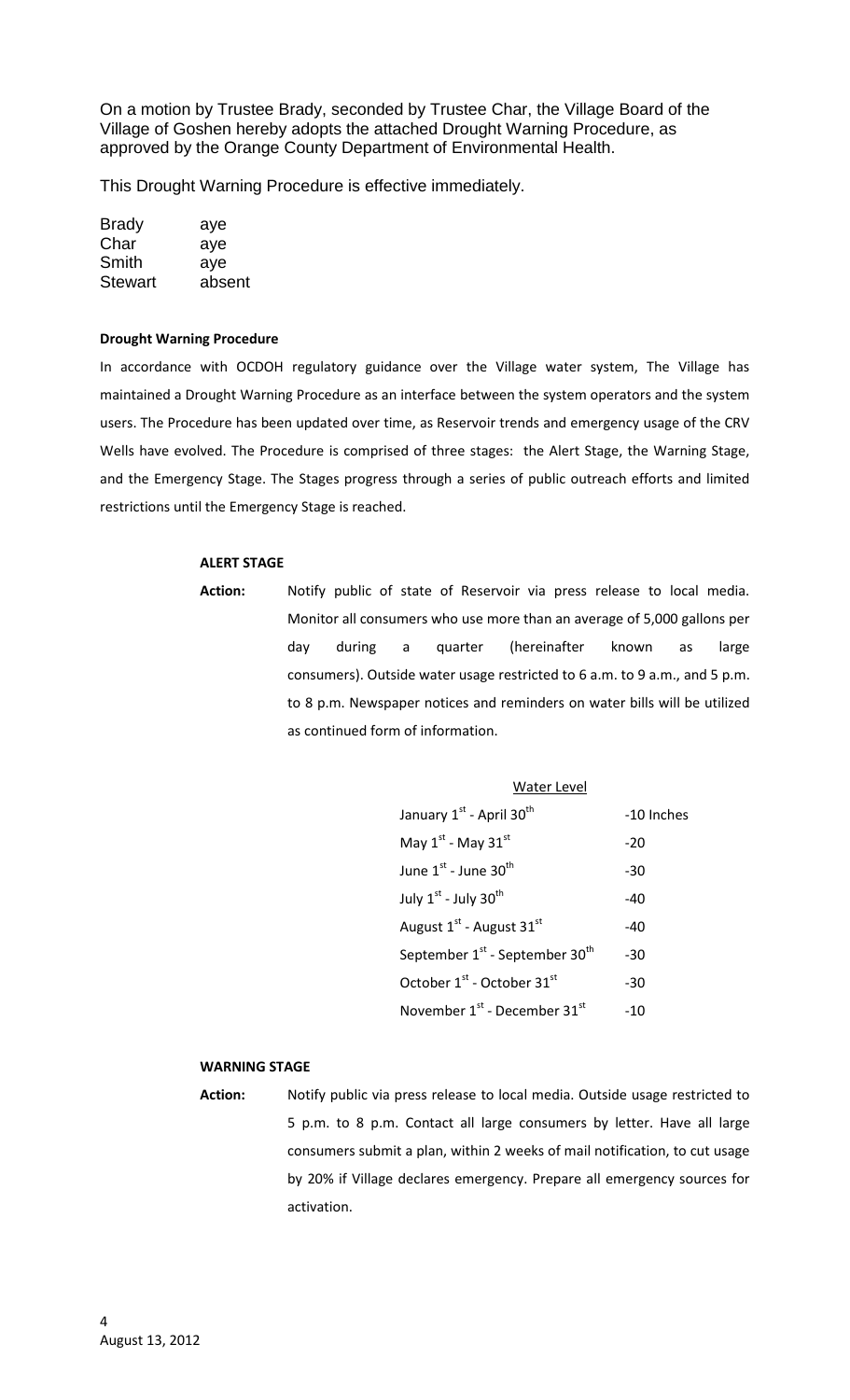# Water Level

| January 1 <sup>st</sup> - April 30 <sup>th</sup>     | -20 Inches |
|------------------------------------------------------|------------|
| May $1^{\text{st}}$ - May 31st                       | $-30$      |
| June $1^{\rm st}$ - June 30 $^{\rm th}$              | $-40$      |
| July 1st - July 30th                                 | $-50$      |
| August 1st - August 31st                             | -60        |
| September 1 $^{\rm st}$ - September 30 $^{\rm th}$   | $-50$      |
| October $1^{\text{st}}$ - October 31st               | $-40$      |
| November 1 <sup>st</sup> - December 31 <sup>st</sup> | $-20$      |

### **EMERGENCY STAGE**

**Action:** Activate all emergency supply sources. Village Board Resolution to prohibit all outside water usage. Notify Fire Department that usage for life/property endangerment only. Restrict water usage to all large consumers. Notify Orange County Department of Health.

# Water Level

| January 1st - April 30 <sup>th</sup>                   | -30 Inches |
|--------------------------------------------------------|------------|
| May $1^{st}$ - May $31^{st}$                           | $-40$      |
| June $1^{st}$ - June $30^{th}$                         | $-50$      |
| July $1^{st}$ - July 30 <sup>th</sup>                  | -60        |
| August 1 <sup>st</sup> - August 31 <sup>st</sup>       | $-75$      |
| September 1 <sup>st</sup> - September 30 <sup>th</sup> | -60        |
| October 1st - October 31st                             | -50        |
| November 1 <sup>st</sup> - December 31 <sup>st</sup>   | -40        |

Office of the New York State Comptroller<br>New York State and Local Retirement System<br>Forployees' Retirement System<br>Police and Fire Retirement System<br>110 State Street, Albany, New York 12244-0001

#### **Standard Work Day and** Reporting Resolution **RS 2417-A**

BE IT RESOLVED, that the \_village\_of\_Goshen \_\_\_\_\_\_\_/ Location code\_40091\_\_\_\_\_hereby establishes the following as standard work days for elected<br>and appointed officials and will report the following days worked to the New Y

 $\begin{aligned} \mathbf{e}^{i\mathbf{e}}_{\mathbf{e}_{1},\mathbf{e}_{2},\mathbf{e}_{3},\mathbf{e}_{4}} & \mathbf{e}^{i\mathbf{e}_{3},\mathbf{e}_{4}} \\ \mathbf{e}^{i\mathbf{e}_{2},\mathbf{e}_{3},\mathbf{e}_{4},\mathbf{e}_{5},\mathbf{e}_{5},\mathbf{e}_{6},\mathbf{e}_{7},\mathbf{e}_{8},\mathbf{e}_{9},\mathbf{e}_{9},\mathbf{e}_{9},\mathbf{e}_{9},\mathbf{e}_{9},\mathbf{e}_{9},\mathbf{e}_{9},\mathbf{e}_{9},\mathbf{e}_{$ 

| Title                                   | Name                                                                                                                                                                                                                                                           | Social<br>Security<br>Number<br>(Last)<br>4 digits) | Registration<br>Number                               | Standard<br>Work<br>Day<br>(Hrs/day) | Term<br>Begins/Ends                                                          | Participates<br>m<br>Employer's<br>Time<br>Keeping<br>System<br>(Y/N) | Days/Month<br>(based on<br>Record of<br>Activities) | Tier <sub>1</sub><br>(Check only<br>if member is<br>in Tier 1) | Not Submitted<br>(Check box<br>if no record<br>of activities<br>completed or<br>timekeeping<br>system) |
|-----------------------------------------|----------------------------------------------------------------------------------------------------------------------------------------------------------------------------------------------------------------------------------------------------------------|-----------------------------------------------------|------------------------------------------------------|--------------------------------------|------------------------------------------------------------------------------|-----------------------------------------------------------------------|-----------------------------------------------------|----------------------------------------------------------------|--------------------------------------------------------------------------------------------------------|
| <b>Elected Officials</b>                |                                                                                                                                                                                                                                                                |                                                     |                                                      |                                      |                                                                              |                                                                       |                                                     |                                                                |                                                                                                        |
| Mayor<br>Trustee<br>Judge               | Kyle Roddey<br>Malcolm Stewart<br>Thomas Cione                                                                                                                                                                                                                 |                                                     |                                                      | 6<br>6.                              | $4/1/11=4/1/13$ N<br>$4/1/12 - 4/1/14$<br>$4/1/11-4/1/15$                    | N                                                                     | $10-$<br>10<br>10                                   |                                                                | X<br>₹<br>Ÿ                                                                                            |
| <b>Appointed Officials</b>              |                                                                                                                                                                                                                                                                |                                                     | THE R. P. LEWIS CO., LANSING, MICH. 49-14039-1-120-2 |                                      | の場所を受けるの やりとはずながり時間を通り込む時間の場所のからはつきのあずにするから                                  | 1万円 中国語で国語性の医師の中に「2011年度                                              |                                                     |                                                                |                                                                                                        |
| Village Clerk<br>Treasurer<br>Registrar | Margaret Strobl<br>Sara Winters<br>Karen Kosior                                                                                                                                                                                                                |                                                     |                                                      | 6.5<br>6.5<br>6.5                    | $4/1/11=4/1/13$<br>$4/1/11 - 4/1/13$<br>$4/1/11-4/1/13$                      | V<br>V<br>Y                                                           | $20 -$<br>20<br>20                                  | $\mathbf{v}$                                                   |                                                                                                        |
|                                         | If additional rows are needed, please use form RS2417-B and attach.<br>On this $\frac{13th}{\text{day of}}$ $\frac{\text{August}}{20^{12}}$ $M\alpha_4\alpha_5$ $M\alpha_6\beta_7$                                                                             |                                                     |                                                      |                                      |                                                                              |                                                                       |                                                     | Date enacted: Angust 13, 2012                                  |                                                                                                        |
| Margaret Strobl                         |                                                                                                                                                                                                                                                                |                                                     |                                                      |                                      | clerk of the governing board of the Village of Goshen.<br>(Name of Employer) |                                                                       |                                                     |                                                                | of the State of New York, do hereby certify that I have                                                |
|                                         | compared the foregoing with the original resolution passed by such board, at a legally convened meeting held on the 13th day of August<br>on file as part of the minutes of such meeting, and that same is a true copy thereof and the whole of such original. |                                                     |                                                      |                                      |                                                                              |                                                                       |                                                     |                                                                | 20 12                                                                                                  |

I further certify that the full board, consists of  $\leq$  members, and that  $\mu$  of such members were present at such meeting and that  $\mu$  of such members voted in favor of the above resolution.  $\overline{a}$ 

| $\cos\theta$<br>IN WITNESS WHEREOF, I have hereunto Set my hand and the seal of the<br>Mame of Employer)<br>This document consists of<br>page(s) (see additional RS2417-B forms attached). | in layor of the above resolution. |              |
|--------------------------------------------------------------------------------------------------------------------------------------------------------------------------------------------|-----------------------------------|--------------|
|                                                                                                                                                                                            |                                   |              |
|                                                                                                                                                                                            |                                   | <i>(seal</i> |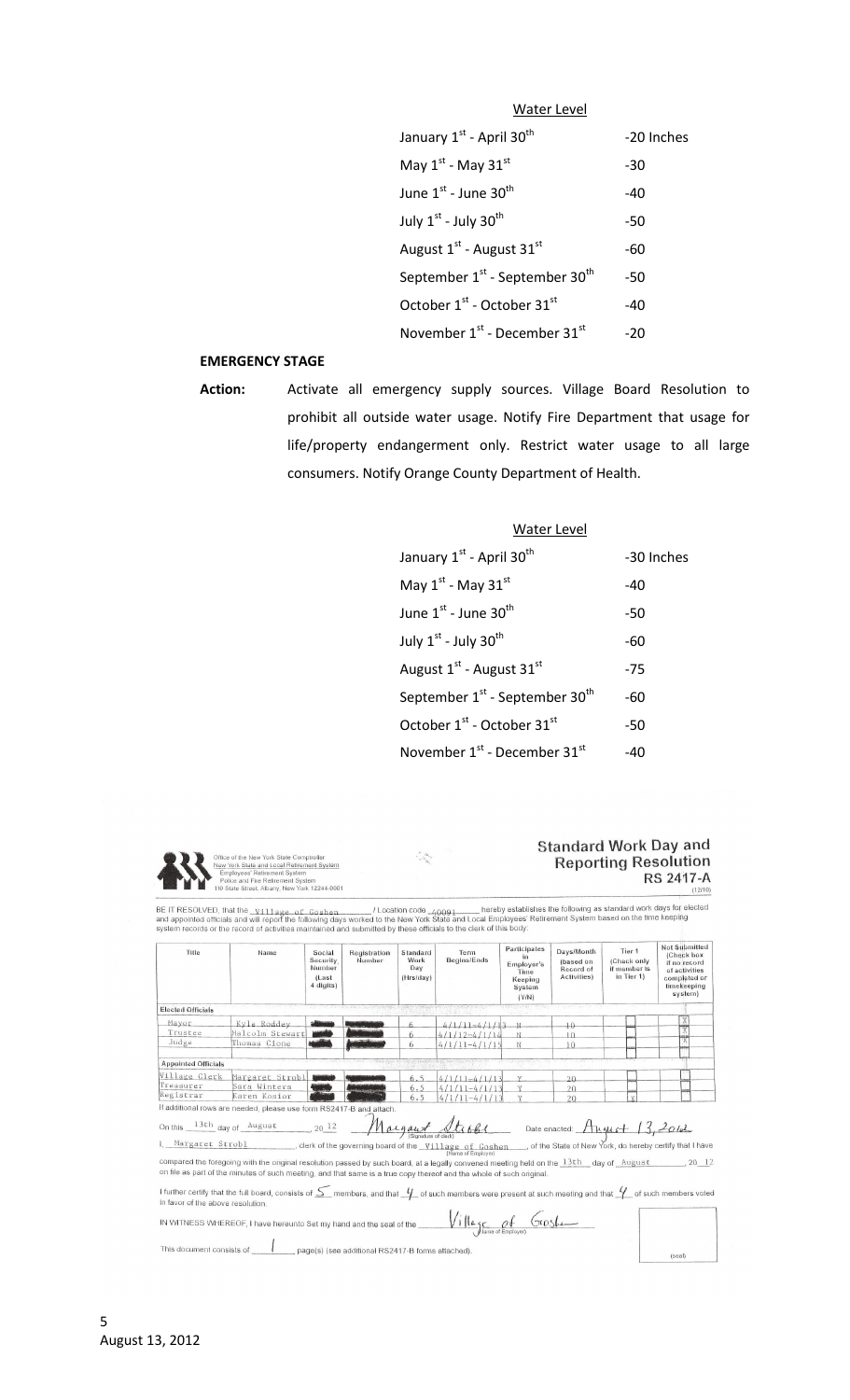On a motion by Trustee Smith, seconded by Trustee Char, the Village Board hereby resolves to hold a Public Hearing on August 27, 2012, at 7:30 p.m., or as soon after as may be heard, for the consideration of adoption of: A Local Law to amend Chapter 26; Article 1; Section 26-6 of the Village Code of the Village of Goshen by the addition of subparagraph #3: *Letter of Map Revision, Case Number 11-02-1056P, effective September 13, 2012, revising FIRM Panel 289E, Flood Insurance Study Floodway Data Table 10, Stream Profiles 233P and 377P, and Summary of Discharges Table 6.*

| <b>Brady</b>   | aye    |
|----------------|--------|
| Char           | aye    |
| Smith          | aye    |
| <b>Stewart</b> | absent |

On a motion by Trustee Smith, seconded by Trustee Char, the Village Board hereby resolves to hold a Public Hearing on September 10, 2012, at 7:30 p.m., or as soon after as may be heard, for the consideration of adoption of a Local Law for the regulation of property maintenance.

| aye    |
|--------|
| aye    |
| aye    |
| absent |
|        |

On a motion by Trustee Brady, seconded by Trustee Smith, Michael T. Busweiler is hereby appointed to the duties of Part-time Court Officer, with the Civil Service title of Court Attendant Part-time, for the Village of Goshen Justice Department, at a salary of \$14.42 per hour.

This appointment is effective upon successful completion of a pre-employment physical exam, and pre-employment paperwork; and shall include a probationary period of six (6) months.

| aye    |
|--------|
| aye    |
| ave    |
| absent |
|        |

Trustee Char moved the following, which was seconded by Trustee Smith:

**WHEREAS,** the Village has heretofore, in or about 1975, acquired title to certain real property formerly owned by the Goshen-Deckertown Railroad which property was formally part of a railway system that traversed the Village; and

**WHEREAS,** the said property is located in or about the vicinity of West Main Street Extension and is designated on the tax map as a portion of section 114, block 7, lot 9; and

**WHEREAS,** the property has not been used for any municipal purpose since the date of acquisition by the Village; and

**WHEREAS**, Mr. and Mrs. Thomas Gerace, hereinafter referred to as "Gerace," own real property which abuts a portion of the said property acquired by the Village from the Goshen-Deckertown Railroad, and

**WHEREAS,** Gerace has now approached the Village and has submitted a request to purchase a portion of said property, said portion consisting of approximately 1.08+/ acres of land; and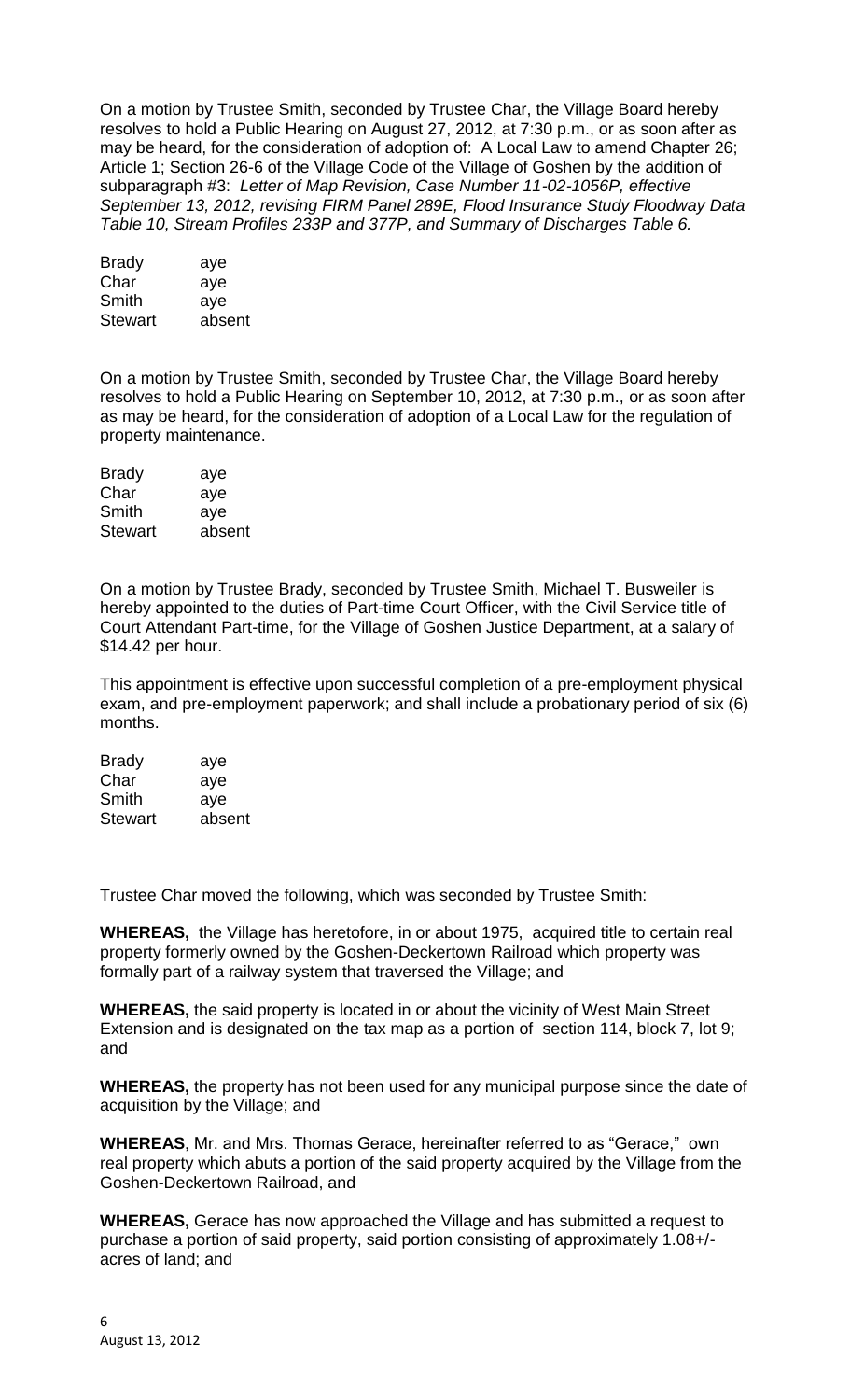**WHEREAS,** the said property has been duly appraised by a certified appraiser, Certified Appraisal Service, having an office at 626 East Main street, Middletown New York which appraisal has been provided to the Mayor and Trustees and has been filed with the Village Clerk; and

**WHEREAS,** value established by said appraisal is \$12,500.00; and

**WHEREAS,** Gerace has agreed to purchase the said land for the full appraised value of \$12,500.00; and

**WHEREAS**, the Village hereby declares the said property as surplus and not needed for any municipal purpose;

**NOW, THEREFORE**, it is hereby

**RESOLVED THAT**, the Village is hereby authorized to convey its right, title and interest in and to the lands described in the said appraisal prepared by Certified Appraisal Service for the sum of \$12,500.00 to Gerace and it is further **RESOLVED THAT** the Mayor is hereby authorized and empowered to sign all documents necessary to effectuate said transfer to Gerace.

| <b>Brady</b>   | aye    |
|----------------|--------|
| Char           | aye    |
| Smith          | aye    |
| <b>Stewart</b> | absent |

The following was moved by Trustee Char, and seconded by Trustee Brady:

**WHEREAS,** the Village is the owner of certain vacant land located on Route 17M in the Village and Town of Goshen known and designated on the tax map as a portion of section 117, block 1, lot 11 and a portion of section 10, block 1, lot 63; and

**WHEREAS,** the property is surplus property and is not needed for any municipal purpose; and

**WHEREAS,** the Village believes it is in the best interests of the taxpayers of the Village of Goshen and in the overall best interests of the public at large to offer the said premises for sale to the public at large so as to restore said property to the tax roll; and

**WHEREAS,** the Village believes that this objective may best be realized by utilizing the services of a duly qualified real Estate Brokerage firm that is experienced in the sale of such property; and

**WHEREAS,** Real Estate brokerage services qualify as professional services pursuant to the terms and provision of section 103 of the *General Municipal Law;* and

**WHEREAS**, the Village hereby determines that R.J. Smith Realty is a duly qualified professional consultant providing the real estate brokerage services that are necessary for marketing and selling the premises described herein;

# **NOW, THEREFORE**, it is hereby

**RESOLVED THAT**, the Village hereby retains the services of R.J. Smith Realty for the purpose of marketing the said premises for sale pursuant to the terms of a certain "Exclusive Right to Sell" listing agreement that the Mayor is authorized to sign upon the review and approval of the Village Attorney.

| <b>Brady</b> | aye    |
|--------------|--------|
| Char         | aye    |
| Smith        | aye    |
| Stewart      | absent |